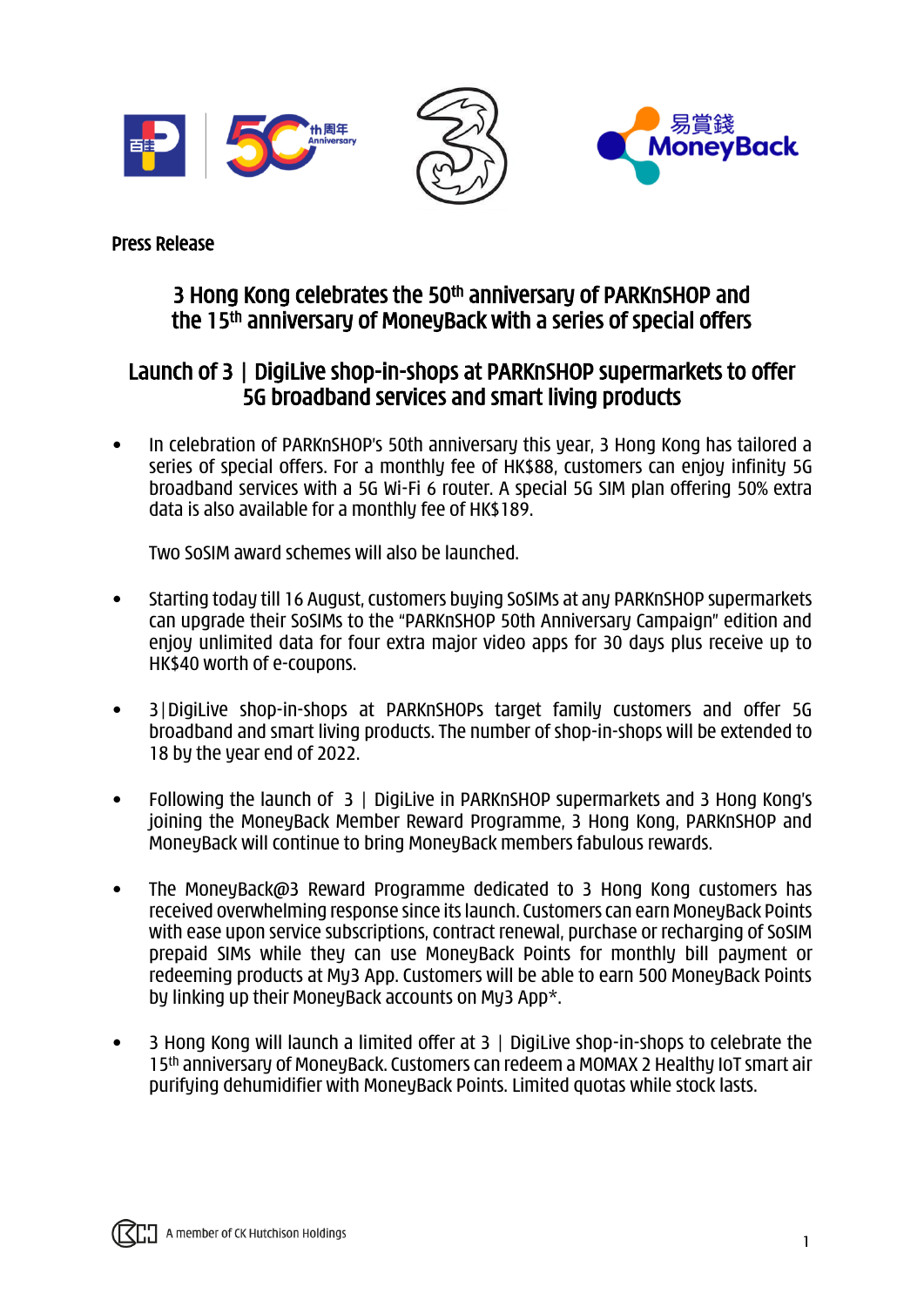Hong Kong, 9 June 2022 – 3 Hong Kong, the mobile arm of Hutchison Telecommunications Hong Kong Holdings Limited (HTHKH; stock code: 215), is celebrating the 50th anniversary of PARKnSHOP with the launch of a series of special offers on 5G home broadband services and smart living products. 3 Hong Kong earlier set up 3 | DigiLive shop-in-shops at PARKnSHOP supermarkets to bring a smart living experience to household customers.

## A special HK\$88 plan offers infinity 5G broadband and a free 5G Wi-Fi 6 router

3 Hong Kong has launched a limited-time offer to celebrate the 50th anniversary of PARKnSHOP. Starting today till 31 July. Customers can subscribe to 5G broadband services at 3 | DigiLive shop-in-shops for HK\$88 a month to enjoy infinity 5G broadband services with a 5G Wi-Fi 6 router. 5G broadband does not require any fixed line. Simply plug and play. No installation is required. 5G broadband connects different smart home appliances, catering for the needs of modern families.

Customers subscribing to the HK\$189 5G SIM plan can enjoy an extra 50% of data per month during the contract period. That means a total of monthly 90GB together with thereafter infinity data (up to 1Mbps) , plus infinity data for 12 major video and social media apps including Netflix, YouTube and Instagram. Customers can also subscribe to extra 5G mobile SIMs to share those data with family members at a special price.

During the promotional period, customers subscribing to 5G broadband services and 5G SIM plans at 3 | DigiLive shop-in-shops will receive an extra 50,000 MoneyBack Points. Redeeming various smart living electrical appliances with MoneyBack Points is the first step to create a smart home.

3 Hong Kong has also tailored two SoSIM special award schemes. From 20 June, the first 10,000 customers who top up/ recharge their SoSIMs at any PARKnSHOP supermarkets will enjoy 50GB mobile data entitlement and 50 MoneyBack Points for free. In addition, 3 Hong Kong will be giving out roaming passes lasting 50 days covering multiple popular destinations in Asia Pacific to 50 lucky customers. Each roaming pass is valued at HK\$600. Stay tuned for more details later.

## Launch of SoSIM "PARKnSHOP 50th Anniversary Campaign"

The SoSIM has received overwhelming response since its launch. Leveraging the 50th anniversary of PARKnSHOP, customers can enjoy a free upgrade from their HK\$33 SoSIM purchased from any PARKnSHOP supermarkets to the "PARKnSHOP 50th Anniversary Campaign" edition from today until 16 August.

In addition to the original 50GB local mobile data, the special edition offers unlimited data for four extra major video apps - hmvod, MyTV Super, Apple TV and Netflix - for 30 days, plus up to HK\$40 worth of e-coupons.

## Number of 3 | DigiLive shop-in-shops reaches 18 by end of 2022

3 Hong Kong has started setting up 3 | DigiLive shop-in-shops since the beginning of this year to facilitate customers to conveniently upgrade to 5G broadband, subscribe to service plans and purchase handsets and smart products.  $3 \mid$  DigiLive has expanded the retail network of 3 Hong Kong's digital life services and helps customers build their smart homes by integrating 5G broadband with diverse smart appliances.

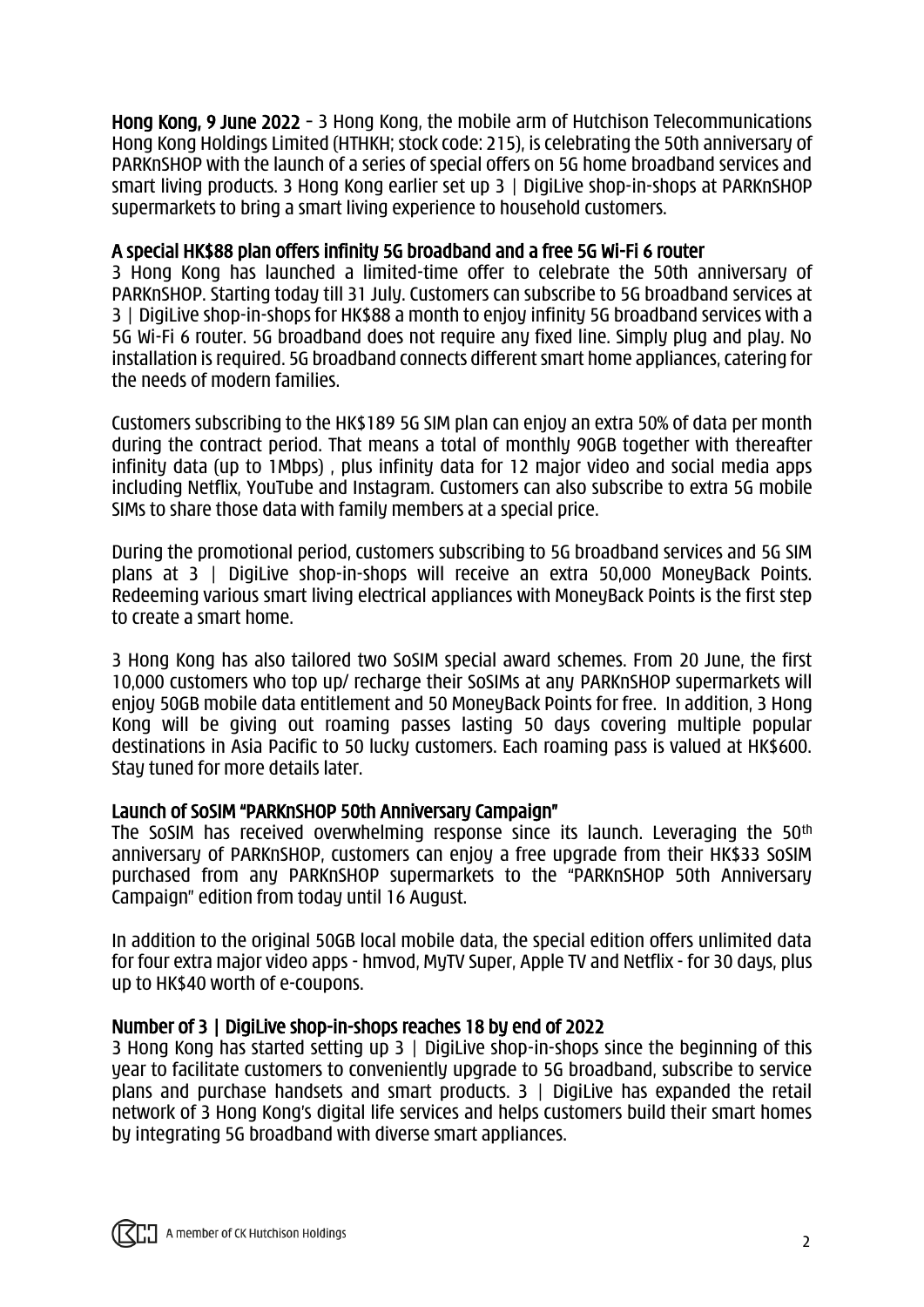Till now, 3 Hong Kong has opened nine 3 | DigiLive shop-in-shops on Hong Kong Island, in Kowloon and the New Territories (see [web.three.com.hk/digilive](https://web.three.com.hk/digilive/index.html) for addresses). The number of shop-in-shops will reach 18 by the end of this year to cope with increasing customer demand for 5G services and smart appliances.

#### Link up My3 App with MoneyBack accounts to earn 500 MoneyBack Points

3 Hong Kong joined the MoneyBack Member Reward Programme in April this year. Customers can earn MoneyBack Points upon service subscriptions, contract renewal, purchase or recharging of SoSIM prepaid SIMs. MoneyBack Points earned at all merchants can be used to settle 3 Hong Kong's monthly bill payment, purchase of smartphones, accessories and smart living products, local or roaming data packs, as well as redeeming products at My3 App.

The "Happy Share of 20 Million MoneyBack Points Game" has received overwhelming response since its launch last month. The number of users linking My3 App and MoneyBack accounts during that period was more than double compared with that before the game. 3 Hong Kong customers will be able to earn 500 MoneyBack Points by linking up their MoneyBack accounts with My3 App\*.

#### Special offer to redeem IoT smart air purifying dehumidifiers with MoneyBack Points

As MoneyBack celebrates its 15th anniversary this year, 3 Hong Kong is launching a special offer so customers can redeem a MOMAX 2 Healthy IoT smart air purifying dehumidifier at designated 3 | DigiLive shop-in-shops with MoneyBack Points. This product is perfect for the current humid weather. Limited quotas while stock lasts. Stay tuned for more details later.

#### Creating synergy and laying the foundation of online and offline (O+O) strategy

Kenny Koo, Executive Director and Chief Executive Officer of Hutchison Telecommunications Hong Kong Holdings Limited, said: 'The industry-leading retail arm of CK Hutchison and a huge retail network have provided enormous support for the strategic collaboration among 3 Hong Kong, PARKnSHOP, Fortress and Watsons.

Currently, 3 Hong Kong boasts an extensive retail network of 500 retail shops. This has provided tremendous synergy and helped lay the foundation of an O+O strategy. The set-up of 3 | DigiLive shop-in-shops will also help promote 5G services and smart living products to households.'

Norman Yum, Managing Director of PARKnSHOP, said: 'Celebrating PARKnSHOP's 50th anniversary, we have collaborated with 3 Hong Kong to launch the 3|DigiLive shop-in-shops at PARKnSHOP supermarkets. This offers a unique one-stop-shop experience, enabling customers to purchase 5G services and smart living products while shopping for daily essentials.

We are delighted that 3 Hong Kong has tailored a series of special offers and privileges for customers in celebration of our 50th anniversary, marking such a significant new milestone.'

Mandy Ng, Customer Director of MoneyBack and Chief Customer Insights and Analytics Officer of A.S. Watson Group, said: 'This year also marks the 15th anniversary of MoneyBack. We keep expanding our partnership network and constantly exploring strategic collaboration with market leaders from different industries to bring fantastic all-round rewards and offers for our members. We are thrilled to have 3 Hong Kong joining MoneyBack to enhance our exclusive O+O shopping experience and provide a series of rewards to members across

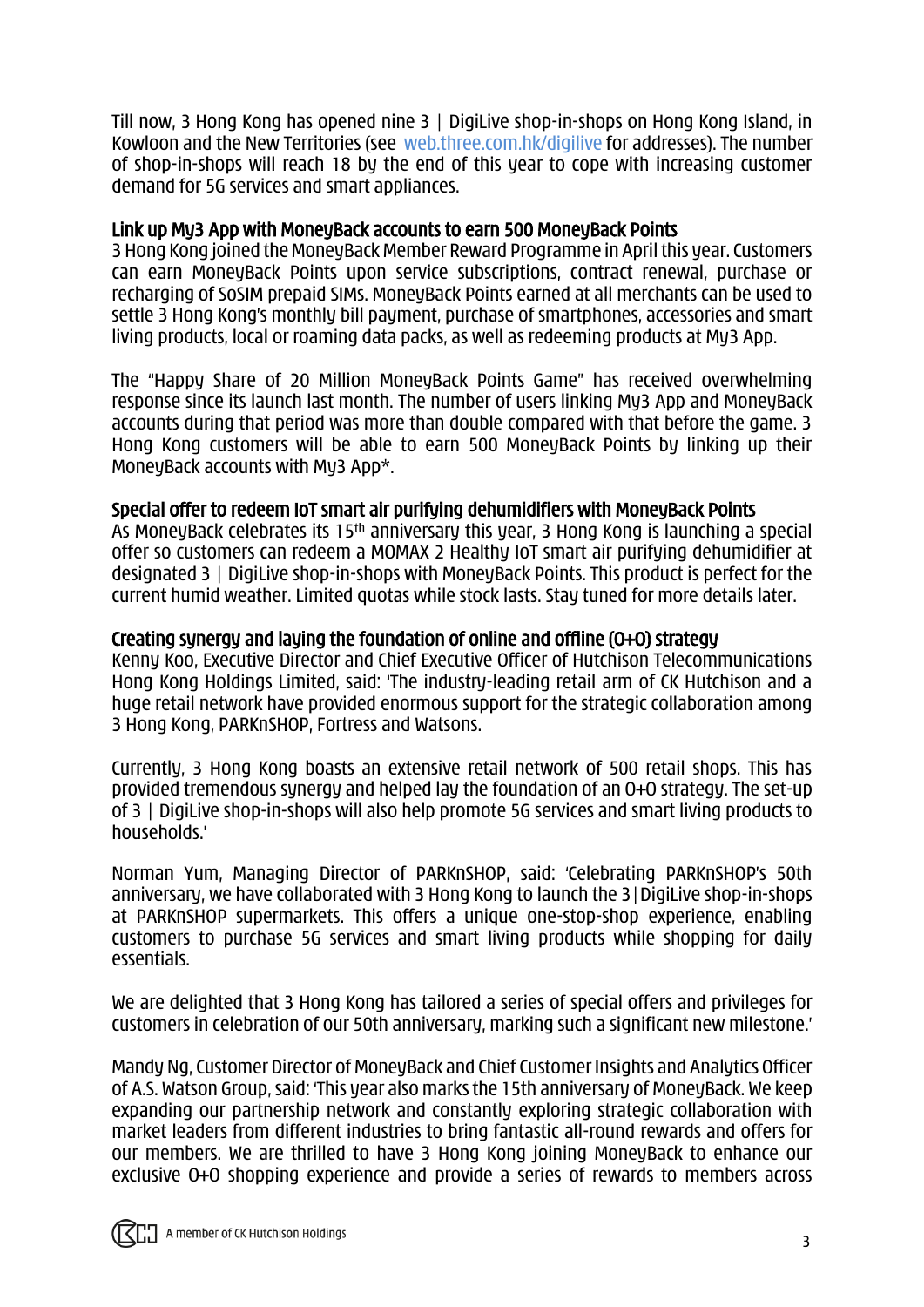different platforms anytime. With the launch of 3|DigiLive shop-in-shops at PARKnSHOP, we will continue working closely with our partners to bring more surprises and attractive offers for our members.'

For more details, please call 3 Hong Kong's sales hotline on 1033, talk to a 3iChat ambassador at [3ichat.three.com.hk](https://3ichat.three.com.hk/) or text our 3toTalk ambassador on WhatsApp [wa.me/85253336833.](https://wa.me/85253336833) Alternatively please visit 3 Hong Kong's Facebook page at [www.facebook.com/threeHK.](http://www.facebook.com/threeHK) Please visit [web.three.com.hk/digilive](https://web.three.com.hk/digilive/index.html) for more information.

\*The campaign will be launched in June.

# 【Ends】

#### About 3 Hong Kong

Leading mobile operator 3 Hong Kong is flourishing into a digital operator ideally prepared for the era of 5G mobile broadband. The company plays a prominent role in developing a new economy ecosystem by serving consumer and corporate customers from a diversity of capabilities in fields such as the Internet-of-Things (IoT) concept and 5G technology. Operating under the 3Supreme, 3 and MO+ brands, 3 Hong Kong offers advanced data and roaming services, as well as FinTech, video-on-demand, gaming and music applications.

3 Hong Kong tailors one-stop solutions comprising network services, mobile devices, consultancy, project implementation and technical support to help enterprises boost efficiency and competitiveness. In this regard, our "3Innocity" programme provides a means of collaborating with start-ups and global enterprises to create digital-age applications and explore business opportunities in mobility, as well as IT, IoT and big data. In addition to meeting the needs of consumer and corporate customers, 3 Hong Kong contributes to Hong Kong's development as a smart city.

3 Hong Kong is the mobile division of Hutchison Telecommunications Hong Kong Holdings Limited (stock code: 215), a group member of CK Hutchison Holdings (stock code: 1).

For more information on 3 Hong Kong, visit [www.three.com.hk.](http://www.three.com.hk/) For more information on HTHKH, visit [www.hthkh.com.](http://www.hthkh.com/)

#### About PARKnSHOP

Established in 1972, PARKnSHOP is Hong Kong's leading O+O supermarket chain and one of the most trusted brands in Hong Kong.

PARKnSHOP continues to innovate and offer the best value for money, the widest number of product choices, freshness and safety, and different store formats to meet the needs of different customer segments. Its eStore and mobile application offer added convenience to tech-savvy customers to shop from anywhere at any time.

PARKnSHOP launched the first MoneyBack reward Points programme, providing extra savings to members in the form of exclusive discounts, bonus point scheme and free premium redemption. Its retailing foresight and management campaigns are well recognized through numerous consumer, industry and community awards.